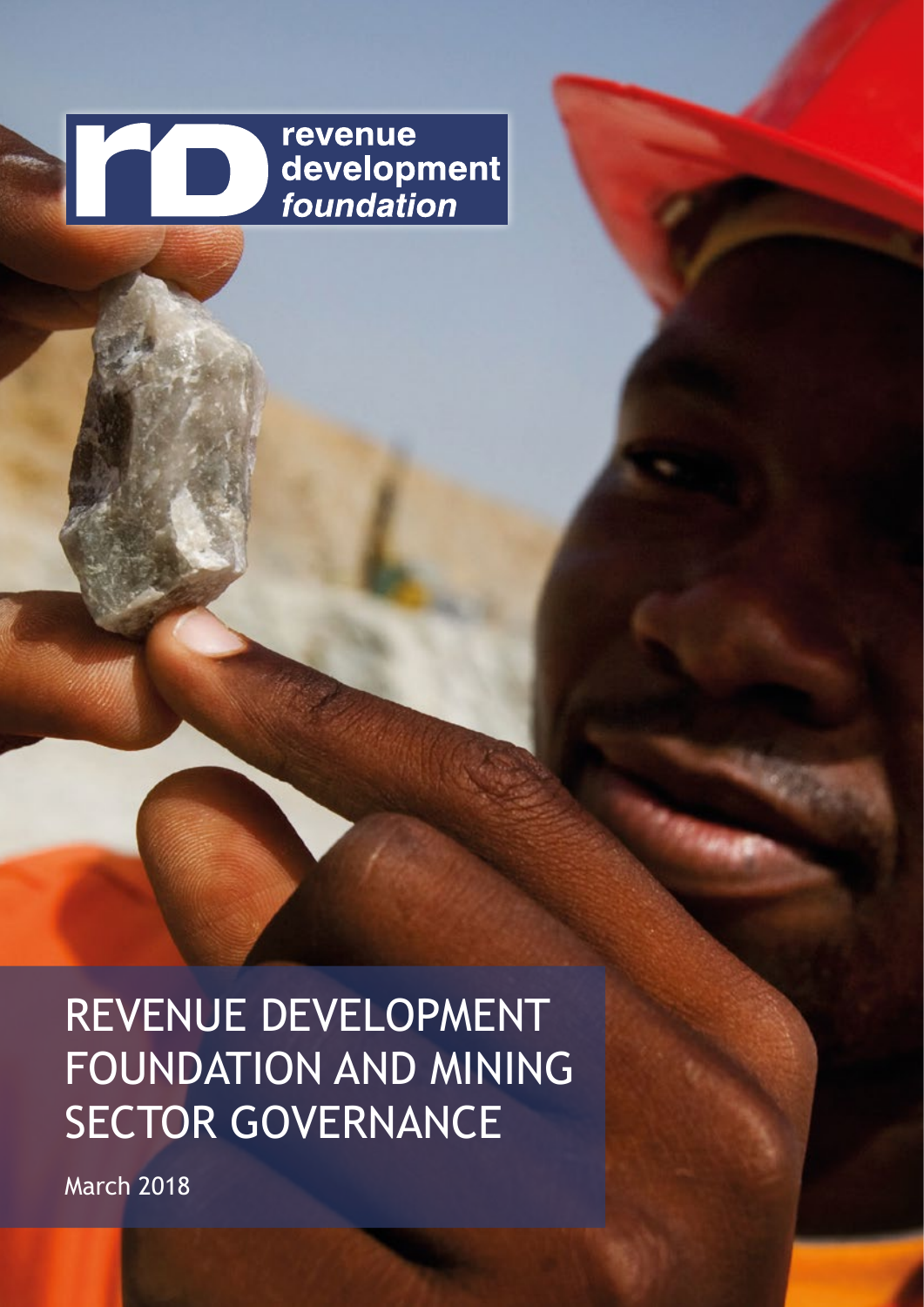

*RDF is a leader in implementing mining governance projects by providing advanced mining cadastre and revenue systems, promoting efficiency, transparency and accountability in public administration.*

### **Who we are**

The Revenue Development Foundation (RDF) is a non-profit consultancy supporting governments to efficiently manage and increase their domestic revenues. RDF provides advisory services and technical solutions, specifically IT systems, to governments in low-income countries focused on improving revenues from natural resources and property taxes.

We currently have projects in Mali, Ghana, Liberia, Sierra Leone, Guinea, Cameroon and Zambia.



# **Our expertise**

The overall objectives of RDF's engagement with the mining sector are to secure mandated revenue from mining for national development, increase investor confidence, and promote efficiency in management of licenses and payments.

The RDF mineral rights program enables governments to administer mining licenses and the associated revenue streams and fees from mineral resources in an accountable and transparent manner, which in turn helps generate a productive environment for investments.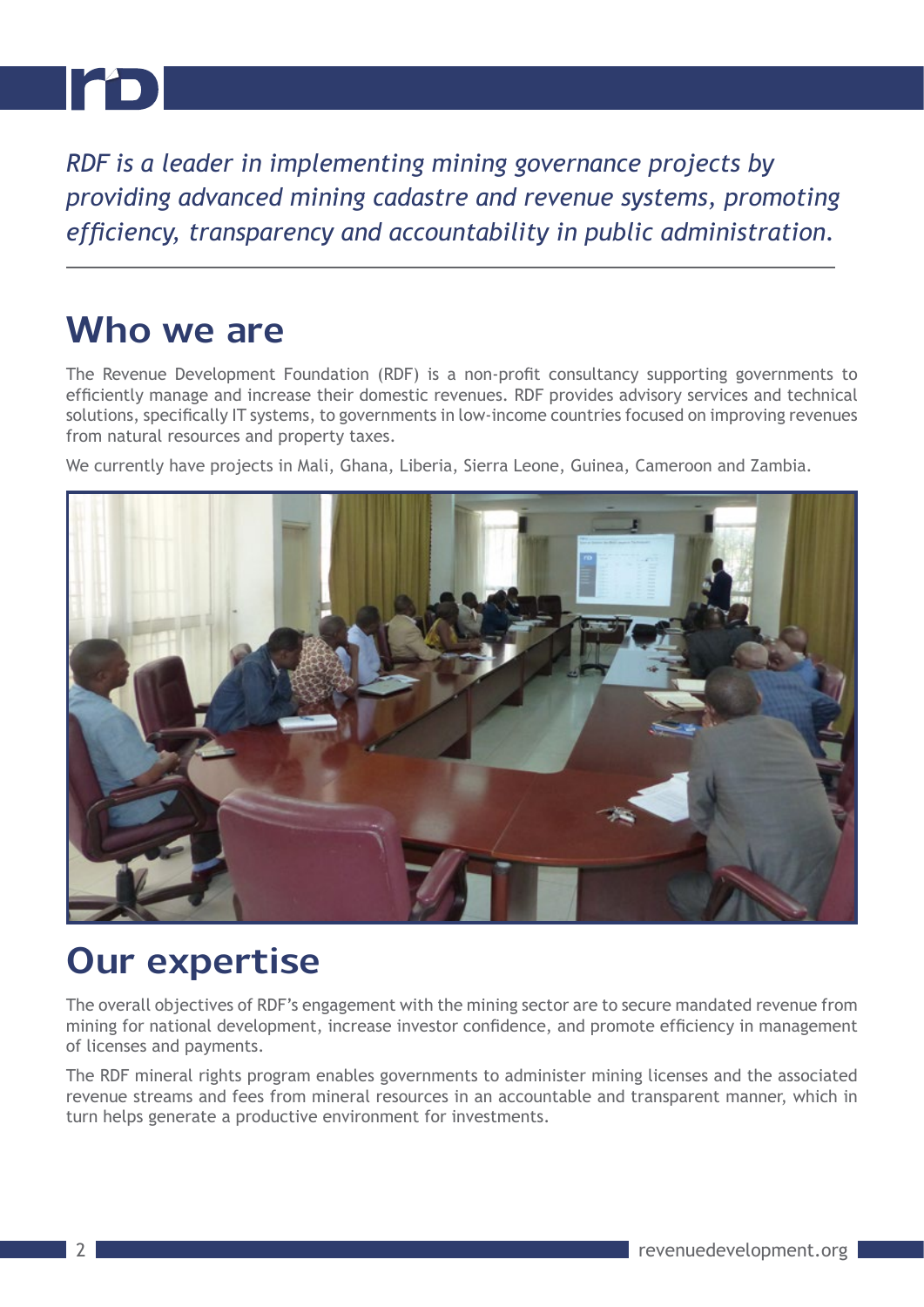

## **How we work**

Our projects aim to improve government administrative processes that increase accountability and efficiency. We focus on increasing institutional capacity to enforce existing laws and regulations, to reduce discretionary powers of civil servants, and to generate auditable information for better oversight. This helps attract investment and supports mining companies to comply with regulations.

RDF always aims for long-term presence in country. Full-time implementation specialists are deployed to work alongside government staff in our partner institutions. Our projects are normally two years, with an emphasis on sustainable results. We do not charge for our software, and all resources are spent on working directly with our clients. This creates impact and ensures steady incremental and tangible improvements.

RDF has a broad range of experience in implementing a country's mining act and regulations. This ensures that the regulations are embedded in the government's operating procedures, as well as in technical systems.

RDF develops software solutions that are instruments for change within the institutions we support. The systems we provide are:

- **The Mining Cadastre Administration System** (MCAS), a web-based software that manages all aspects of a country's mineral rights, including mining licenses and dealers permits.
- **The Non-Tax Revenue Payment System** (NTRS), a web-based software that allows revenue authorities to process payments, receiving orders to pay electronically from MCAS.
- **The Online Repository Portal**, an online portal to publish the mining license registry directly from MCAS to investors and the public, allowing better communication with stakeholders.
- **Quantum Mobile Device** is a rugged mobile device using Android operating system and the RD Quantum app, which allows access to MCAS data and navigation in the field using GPS. Quantum facilitates field reports submitted back to MCAS for headquarter follow-up. RD Quantum can be downloaded on any Android device at Google Play (type "rdquantum" in the search field), for MCAS registered users to log in.
- **RD Fusion** is a web-based risk management system, allowing government to integrate all company transaction data into company risk profiles, which helps improve targeted audits.
- **RDx Data Services and APIs,** to integrate with any third part systems.

The Online Repository is a web portal that provides read-only access to investors and the public. The mineral rights information is published in the portal directly from MCAS by the MCAS administrator. It is a key element of transparency, supporting EITI mainstreaming, as well as a powerful investment promotion tool.

The following government have opened their Online Repository portal for public access:

Government of Sierra Leone's Online Repository: https://sierraleone.revenuedev.org/

Government of Mali Online Repository: https://mali.revenuedev.org/

Government of Ghana Online Repository: https://ghana.revenuedev.org/

Government of Liberia Online Repository: https://liberia.revenuedev.org/

Our program also supports several international initiatives focused on raising international standards of transparency in natural resource management, including mainstreaming the Extractive Industries Transparency Initiative (EITI) into using government systems.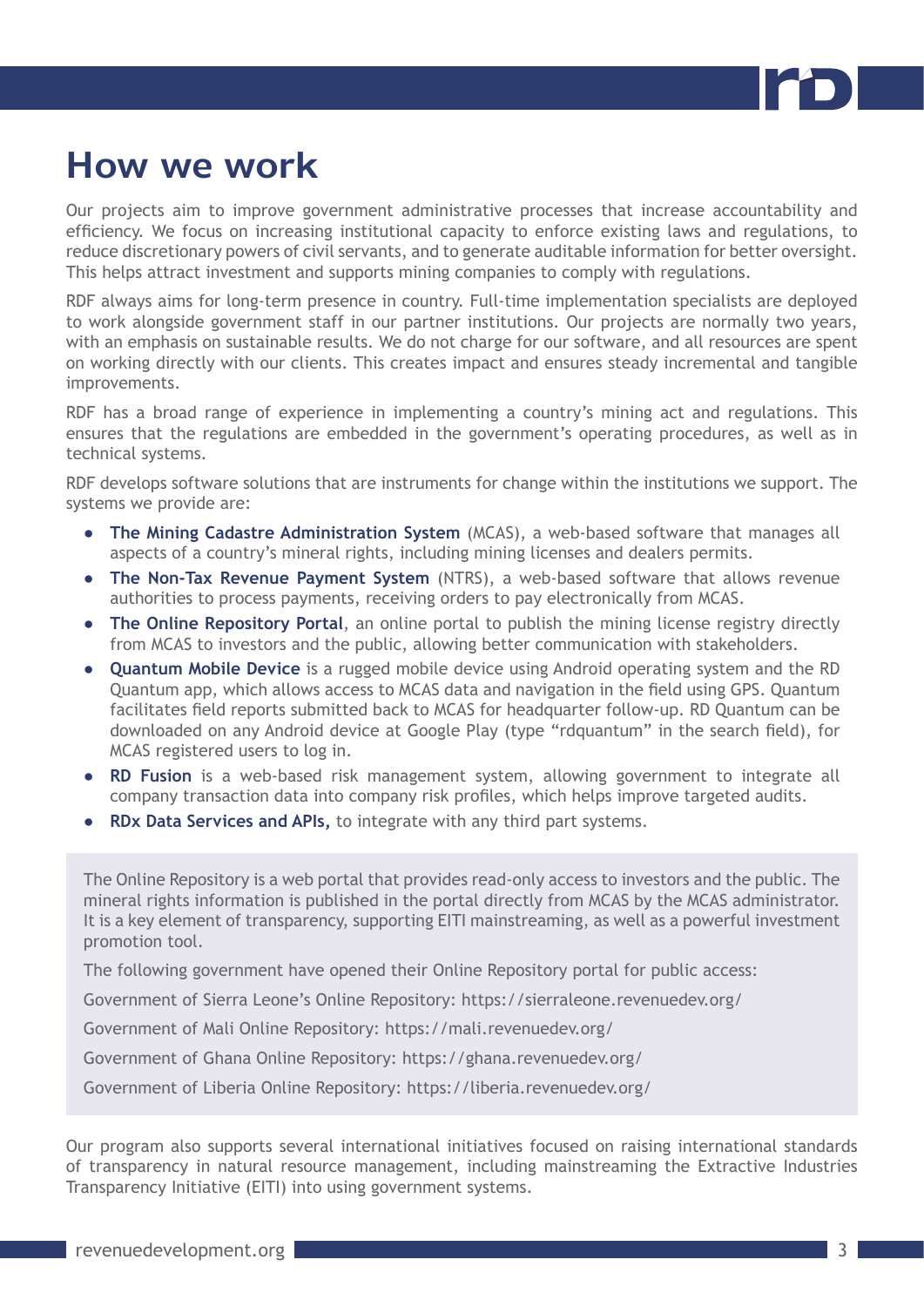# **Project Methodology**

The MCAS system facilitates every stage of a Ministry's workflow in both central and regional offices for largescale, small-scale and artisanal licenses, as well as dealers/exporters licenses. The implementation of MCAS follows a proven process starting with a technical assessment to ensure configuration and customization according to regulations.

As the systems are installed, a team is trained to digitize existing records, before full training and certification of users are completed. As the system usage matures, the government may decide to launch the online repository portal to investors and the public. The advanced part of the project aims to improve collaboration, data sharing with and integration with other relevant institutions, in order to improve compliance.

In **Liberia**, the Ministry of Lands, Mines and Energy (MLME) is using MCAS for large-scale, small-scale and artisanal licenses, as well as dealers licenses. MLME has also signed an inter-governmental agreement with the Liberia Revenue Authority (LRA), and the two institutions are now working closely together in a task force, sharing data, integrating systems and collaborating to improve compliance in the mining sector.

In **Zambia**, RDF is a partner of a EC-funded project that supports the Ministry of Mines with mining production monitoring. The project has implemented MCAS to manage export licenses and is working towards integrated solutions with Zambia Revenue Authority on production monitoring and management and royalties.

In **Ghana**, the Minerals Commission has implemented MCAS for all large-scale licenses at their headquarter office. They also started a rollout of the system to regional offices. Minerals Commission launched the Online Repository in June 2016 and have started improving how they address compliance.





*(Revenue Specialist supporting MCAS user)*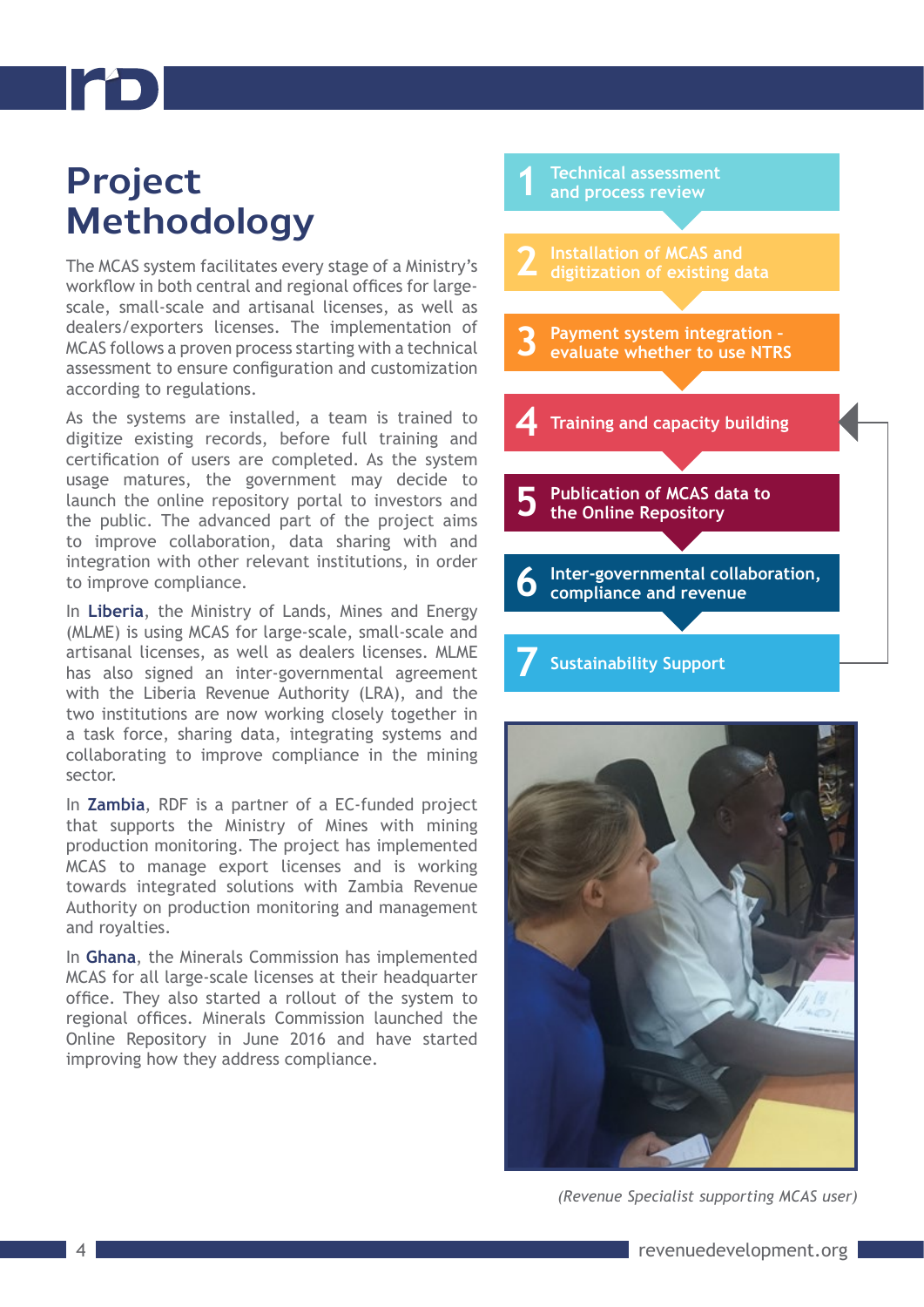

# **Why Work with Us?**

- **● TECHNOLOGY:** All our systems uses latest web-based technology. MCAS has all the required features of a modern cadastre system, including GIS capability, workflow support, and sophisticated revenue management. We continuously develop our software systems on the basis of government requirements.
- **TRACK RECORD:** We operate in nine countries in Africa, where we have deployed our systems in a range of government institutions. The systems are easy to learn, and most civil servants have taken full ownership of the day-to-day system management, with limited need for technical support from RDF. RDF solutions are developed in support of key international policy initiatives.
- **● CAPACITY BUILDING:** We provide standard training for users, managers and IT administrators. We also provide tailored training users depending on their work function, which defines their permission settings in the system. We always provide comprehensive manuals for all products and help the governments align their procedures with the workflow in the systems.
- **● DELIVERY APPROACH:** Our implementation method involves a revenue specialist embedded in the client institution for the entire project duration, usually two years.
- **● SUSTAINABILITY:** An integral part of all our projects is to make sure government takes full ownership of the system and related processes. RDF's mining program defines clear handover milestones and we focus our success on building sustainable long-term capacity.
- **SUPPORTS EITI:** Our systems help governments "mainstream" the Extractive Industries Transparency Initiative (EITI), by using government systems to produce the data required, and ensure public disclosure of data on the Online Repository portal.



*(GIS map module in MCAS, showing mining licenses and protected areas)*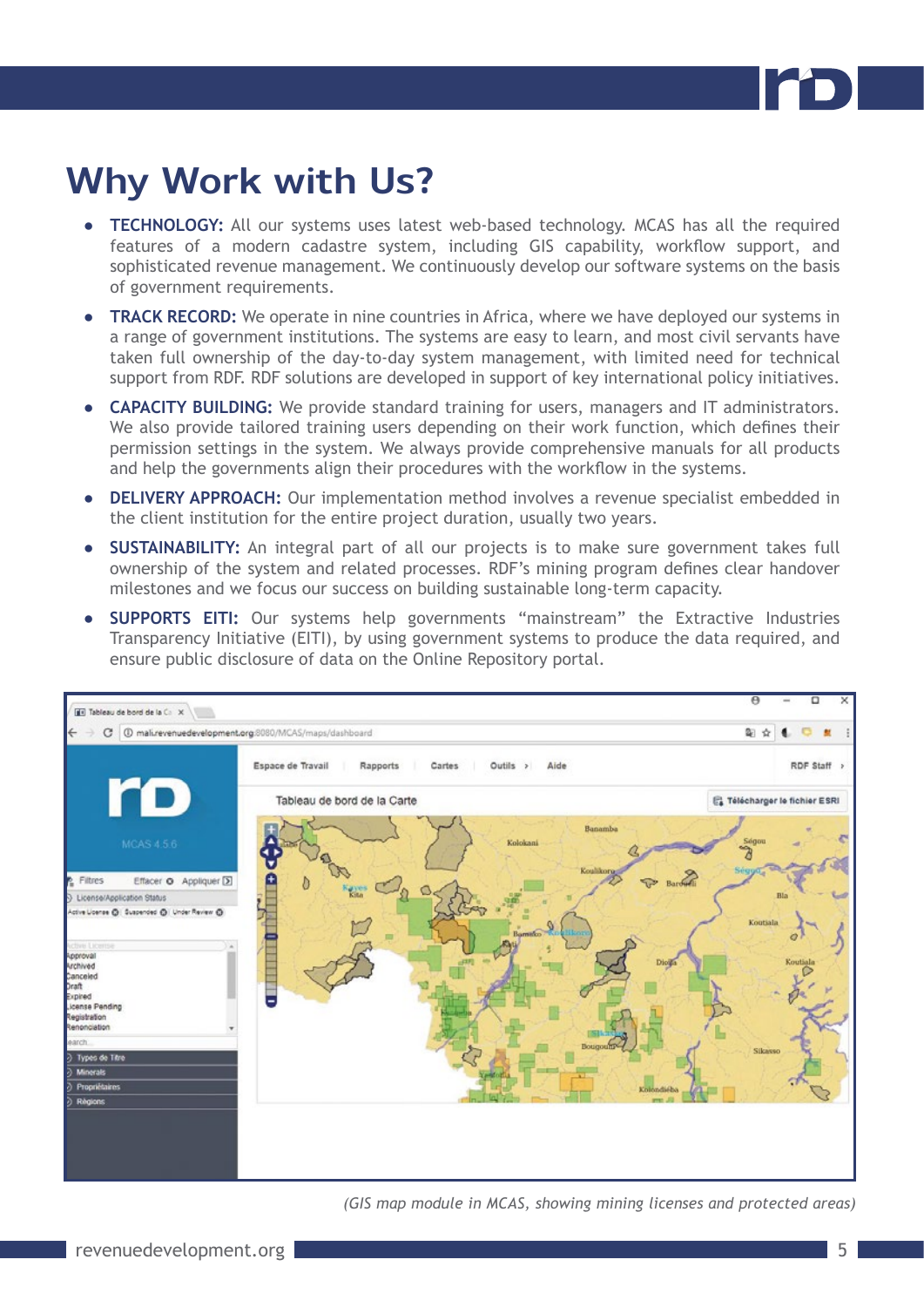

# **Why choose our systems?**

- **● NO SOFTWARE LICENSE COSTS:** Our systems are free for governments in low-income countries to use. There are no software license costs. RDF as a non-profit foundation provides free remote support after the project is completed.
- **● FUNCTIONALITY:** User-friendly workflow design, navigation functions, and a GIS interface that facilitate every stage of the Ministry's workflow, in both central and regional offices.
- **● MOBILE ACCESS:** RD Quantum is an android app synchronizing with MCAS on a handheld device. It allows field monitoring by using the device GPS and compass, navigating to license areas and fill in reports to submit back to MCAS, where users can respond.
- **INTEGRATED SYSTEMS:** RDF has an integrated suite of solutions from the operational level (MCAS, NTRS, Quantum mobile) to the publically accessible (Repository, RDx). We also provide interfaces that will allow third parties to request interact with our systems using APIs and our RDx data exchange standard. This service allows RDF to integrate its solutions with a wide range of existing government systems and tools.

| $\leftarrow$<br>C      | @ devtest.revenuedev.org/xCAS/tasks/index?lang=en8atatus=All+Licenses<br>$0 + 20$<br>- 0<br>RDF Super Admin ><br>Maps<br>Help<br>Workspace<br>Dashboard<br>Documents<br>Reports<br>Tools > |                  |          |                                                        |  |  | $\ddot{\phantom{1}}$ |
|------------------------|--------------------------------------------------------------------------------------------------------------------------------------------------------------------------------------------|------------------|----------|--------------------------------------------------------|--|--|----------------------|
| ro                     | My Tasks                                                                                                                                                                                   |                  |          |                                                        |  |  |                      |
| <b>MCAS461</b>         | Applications                                                                                                                                                                               | Active Licenses  | Payments | Reports                                                |  |  |                      |
| <b>WORKFLOW</b>        | By Status                                                                                                                                                                                  |                  |          | By Oldest Applications                                 |  |  |                      |
| - All Workspaces -     | ⋒                                                                                                                                                                                          | License Pending: | 65       | APL 1.803 - Ada Minerals - 2001-07-01                  |  |  |                      |
| 圖<br>Tasks             |                                                                                                                                                                                            | Registration:    | 38       | APL-I-802 - 3M Diamond Limited - 2001-07-01            |  |  |                      |
|                        |                                                                                                                                                                                            | Approval:        | 27       | CONC-2 - Vera Gold Ltd - 2010-01-07                    |  |  |                      |
| <b>De</b> Area Search  | O                                                                                                                                                                                          | Validation:      | 9        | APL 1.702 - Tonguma Limited - 2012-07-01               |  |  |                      |
| Applications           |                                                                                                                                                                                            |                  |          | APL-I-616 - SALORIA International Limited - 2013-01-18 |  |  |                      |
| <b>え</b> Licenses      |                                                                                                                                                                                            |                  |          | APL-I-625 - SALORIA International Limited - 2013-02-27 |  |  |                      |
| <b>Blocks</b>          |                                                                                                                                                                                            |                  |          |                                                        |  |  |                      |
| CORRESPONDENCE         |                                                                                                                                                                                            |                  |          |                                                        |  |  |                      |
| <b>DATA MANAGEMENT</b> |                                                                                                                                                                                            |                  |          |                                                        |  |  |                      |
|                        |                                                                                                                                                                                            |                  |          |                                                        |  |  |                      |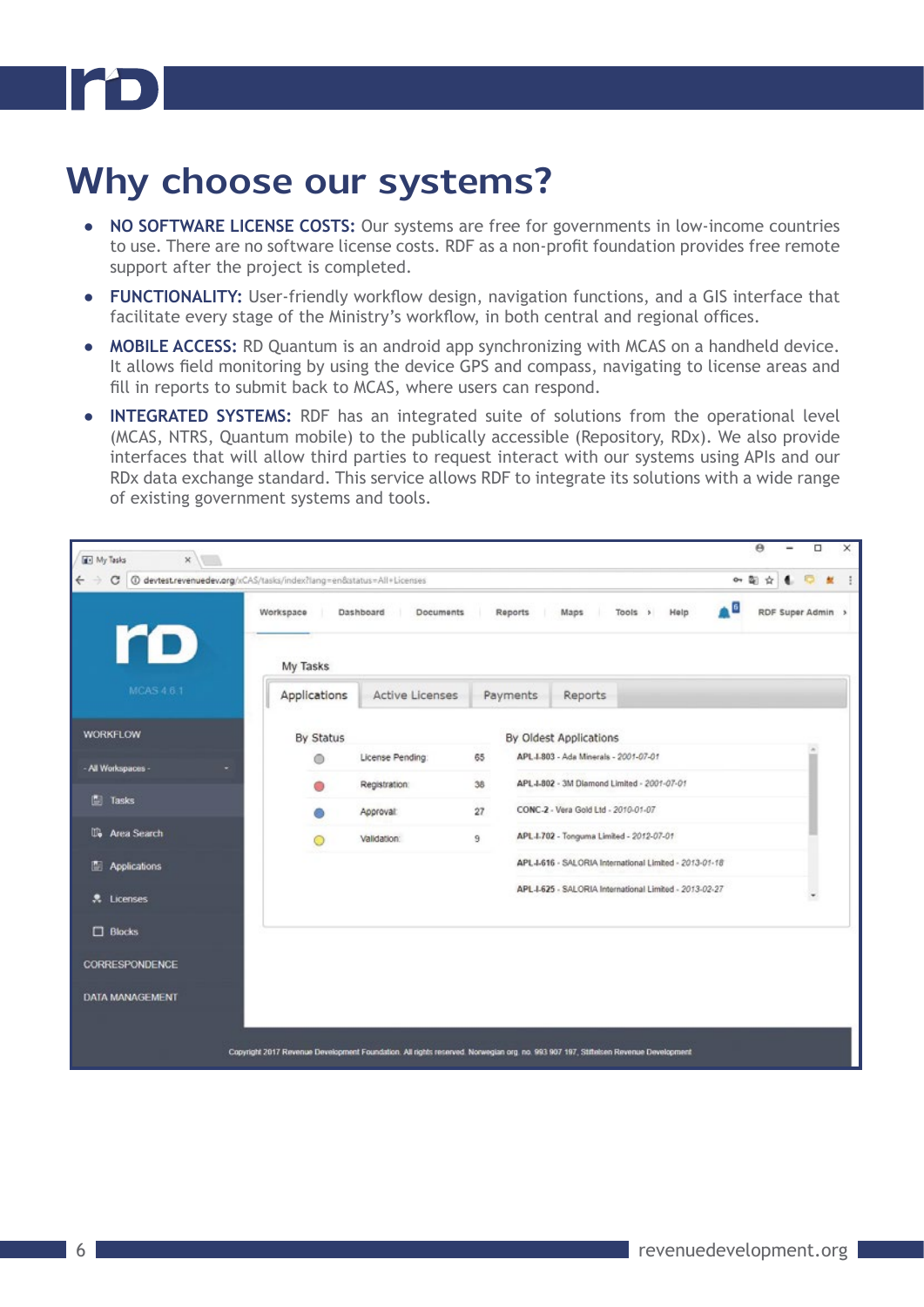

| $m \times \mathbf{O}$ increasing $\Box$<br><b>MINGBOROT +</b><br>GoSL Online Repository - All Workspaces<br>contract Mission's Apriley, Sentra Fires<br><b>APPENDATIONS</b><br><b>UCTIVSTS</b><br>OWNERS<br><b>FAVMENTS</b><br><b>LABARE</b><br>SETTINGS.<br>$\bullet$<br>die 1<br>$\sim$<br>User Information<br>Workspace - Industrial<br>SELECT THIS WORKSPACE<br>Weknow to the GrSL Coline<br>All inclusional applications and licenses, published directly from NMA MCAS system every Priday.<br>Repository This system contains data<br>on all knowd minoral rights.<br>equivation, mining, dealers and<br>exportion licences, as well as related<br>Applications   Licenses<br>Committee Committee Committee Committee Committee Committee Committee Committee Committee Committee Committee Committee Committee Committee Committee Committee Committee Committee Committee<br>paymonts.<br>25<br><b>BEEN Stati Scale 10000 - Fighterbird Records</b><br>Minersh Flights in Siema Leone is<br>managed by the National Minorsis<br>$24-$<br>Agency (NNA), under the Minkery of<br>Mines and Mineral Resources<br>(MMMT). The data is published<br>43.<br>deathy from the MMA MCAS system,<br>where all licenses are managed.<br>$\mathbf{u}$<br>The system was launched by Hon.<br>Minister A. M. Manuaray on 19<br>January 2012. It has been developed<br>by the Revenue Dovulopment<br>Foundation, in partnership with<br>MMMT and NWA since 2029, funded<br>$\mathcal{Q}^{\text{eff}}$<br>$\omega^{\alpha^{\beta}}$<br>by GZ, EC and UNDP.<br>16-02-2018 12:56<br>Last sync date:<br>1031504<br>Active Licenses / Total Licenses:<br>33/335<br>Active Applications / Stotal Applications:<br><b>Total Owners:</b><br>352 | <b>Hill Reporting</b><br>$x$ .<br>← → C B Skier https://senakona.nvenaedev.org/de/doual |  | ė.<br>$\sigma$<br>$\times$<br>日本副合 素 口 重 1 |
|-----------------------------------------------------------------------------------------------------------------------------------------------------------------------------------------------------------------------------------------------------------------------------------------------------------------------------------------------------------------------------------------------------------------------------------------------------------------------------------------------------------------------------------------------------------------------------------------------------------------------------------------------------------------------------------------------------------------------------------------------------------------------------------------------------------------------------------------------------------------------------------------------------------------------------------------------------------------------------------------------------------------------------------------------------------------------------------------------------------------------------------------------------------------------------------------------------------------------------------------------------------------------------------------------------------------------------------------------------------------------------------------------------------------------------------------------------------------------------------------------------------------------------------------------------------------------------------------------------------------------------------------------------------------------------------------------------------------------------------|-----------------------------------------------------------------------------------------|--|--------------------------------------------|
|                                                                                                                                                                                                                                                                                                                                                                                                                                                                                                                                                                                                                                                                                                                                                                                                                                                                                                                                                                                                                                                                                                                                                                                                                                                                                                                                                                                                                                                                                                                                                                                                                                                                                                                                   |                                                                                         |  |                                            |
|                                                                                                                                                                                                                                                                                                                                                                                                                                                                                                                                                                                                                                                                                                                                                                                                                                                                                                                                                                                                                                                                                                                                                                                                                                                                                                                                                                                                                                                                                                                                                                                                                                                                                                                                   |                                                                                         |  |                                            |
|                                                                                                                                                                                                                                                                                                                                                                                                                                                                                                                                                                                                                                                                                                                                                                                                                                                                                                                                                                                                                                                                                                                                                                                                                                                                                                                                                                                                                                                                                                                                                                                                                                                                                                                                   |                                                                                         |  |                                            |
|                                                                                                                                                                                                                                                                                                                                                                                                                                                                                                                                                                                                                                                                                                                                                                                                                                                                                                                                                                                                                                                                                                                                                                                                                                                                                                                                                                                                                                                                                                                                                                                                                                                                                                                                   |                                                                                         |  |                                            |
|                                                                                                                                                                                                                                                                                                                                                                                                                                                                                                                                                                                                                                                                                                                                                                                                                                                                                                                                                                                                                                                                                                                                                                                                                                                                                                                                                                                                                                                                                                                                                                                                                                                                                                                                   |                                                                                         |  |                                            |
| 3307<br><b>Total Payments</b>                                                                                                                                                                                                                                                                                                                                                                                                                                                                                                                                                                                                                                                                                                                                                                                                                                                                                                                                                                                                                                                                                                                                                                                                                                                                                                                                                                                                                                                                                                                                                                                                                                                                                                     |                                                                                         |  |                                            |

In **Mali**, RDF supported the Ministry of Mines in implementing MCAS, which is now used to manage the mining licensing process, allowing for efficient processing of payments, renewals and transfers. The system has been extended to include OGAS for the oil and gas sector. The Online Repository in Mali was release to the public in November 2015.

In **Sierra Leone**, RDF has worked with the National Minerals Agency to improve compliance and efficiency of mineral rights. The result is a large user base of 5,000 registered users at the Government Online Repository and a lot of pioneering features in MCAS, which other countries have benefited from. Over USD 150 Million of accountable revenues have been recorded in the MCAS system, which manages over 7,000 mining licenses across five office locations.

*<sup>(</sup>Online Repository Portal login page, showing applications registered vs licenses issued and last synchronization)*